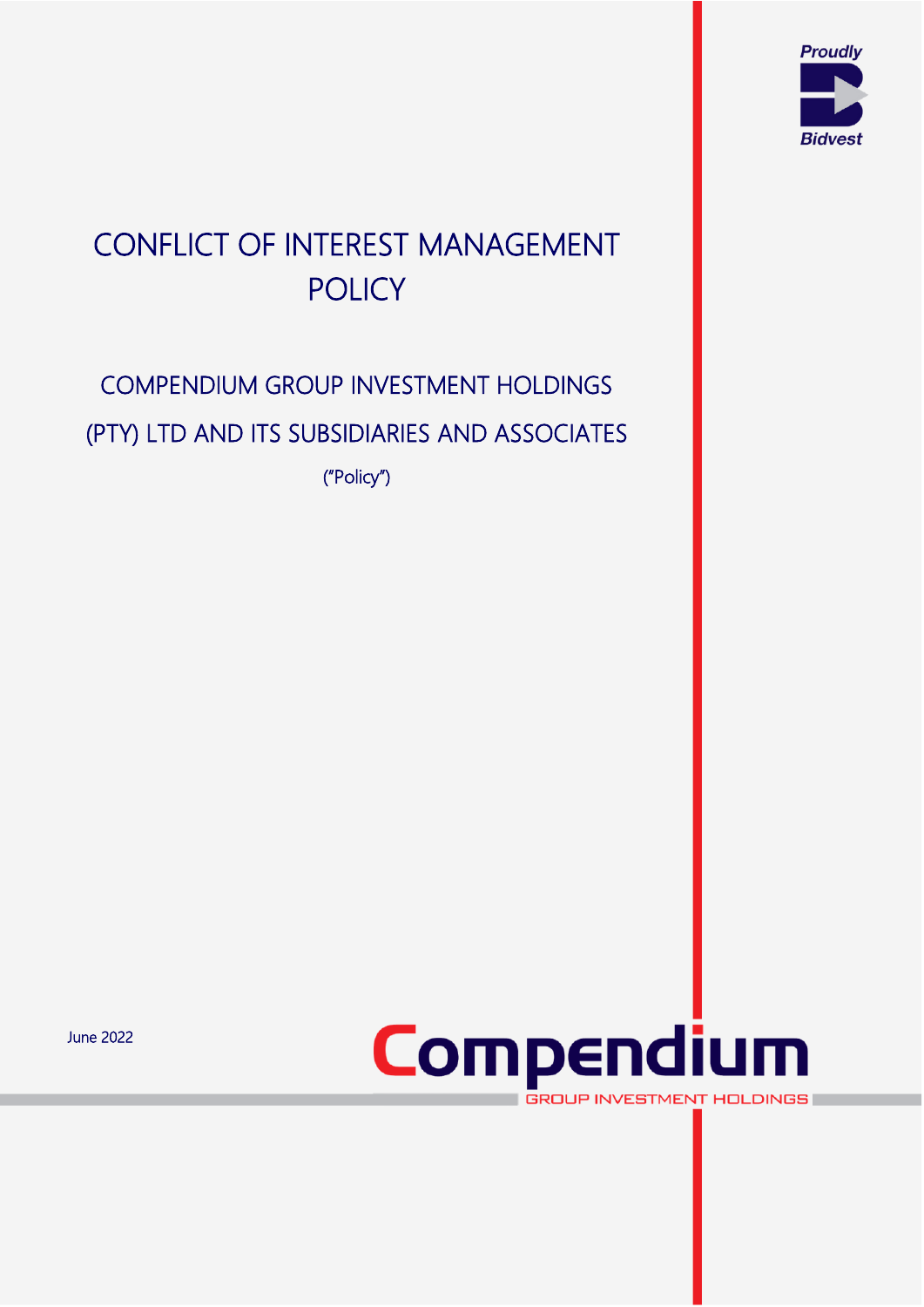### TABLE OF CONTENTS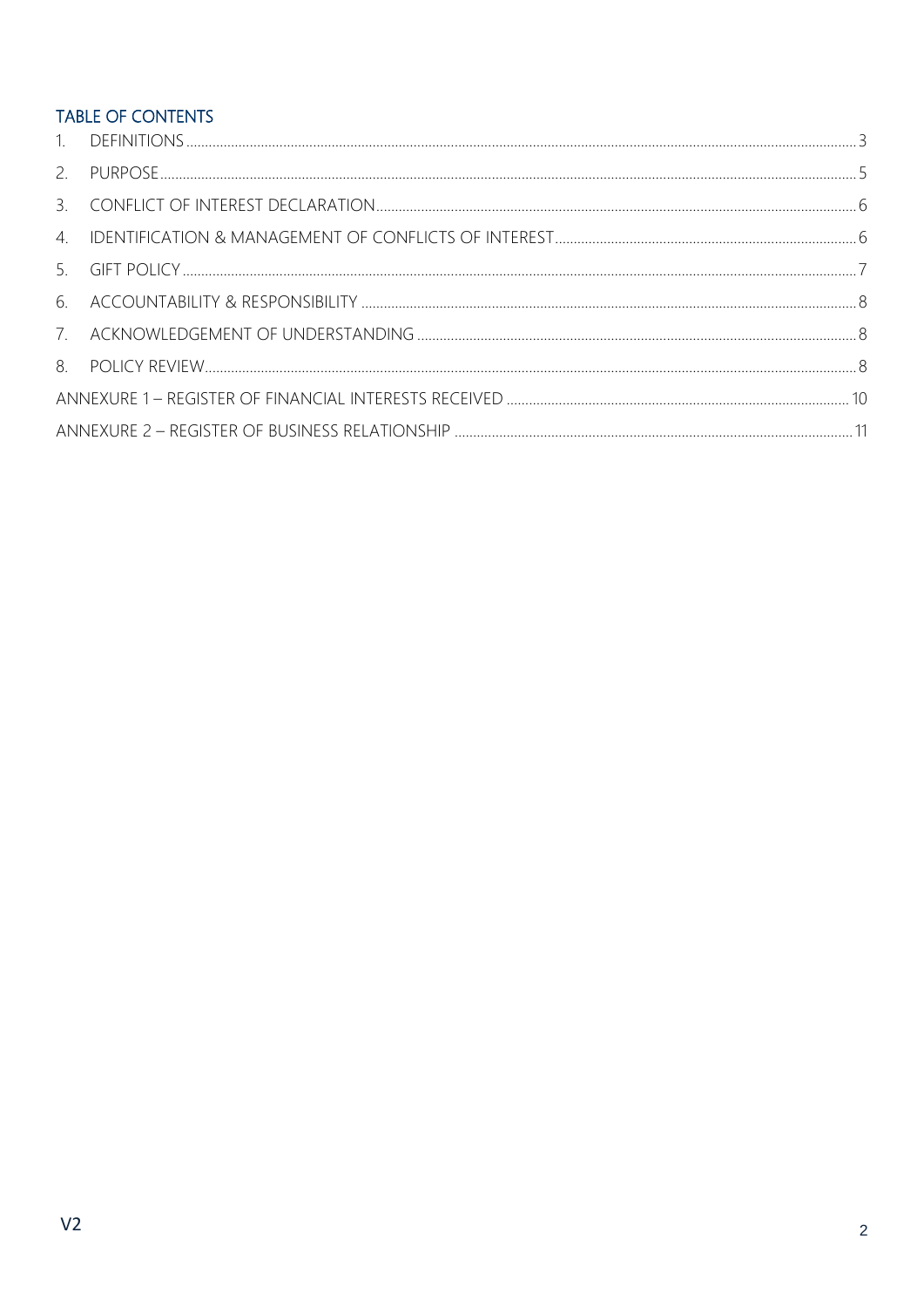## <span id="page-2-0"></span>1. DEFINITIONS

- 1.1. "Associate" means, in relation to a to a juristic person, which is a company, any subsidiary or holding company of that company, any other subsidiary of that holding company and any other company of which that holding company is a subsidiary. In relation to a natural person, means a person who is recognised in law or the tenets of religion as the spouse, life partner or civil union partner of that person; a child of that person, including adopted child and a child out of wedlock, a parent or stepparent of that person, a person in respect of which that person is recognised in law or appointed by a Court as the person legally responsible for managing the affairs of or meeting the daily care needs of the first mentioned person; a person who is in a commercial partnership with that person.
- 1.2. "Compendium" means Compendium Group Investment Holdings (Pty) Ltd with registration number 2004/029831/07 and all subsidiaries and associated companies which consists of:
	- 1.2.1. Compendium Insurance Brokers (Pty) Ltd with registration number 2000/009588/07 including all juristic representatives as determined from time to time, with FSP Number 10409 & 10405;
	- 1.2.2. Cignet Administration Services (Pty) Ltd with registration number2004/029524/07 with FSP Number 45313;
	- 1.2.3. Swift Auto Brokers (Pty) Ltd with registration number 2006/027398/07, a juristic representative of FSP10409;
	- 1.2.4. Portdem (Pty) Ltd with registration number 2019/112944/07 with FSP number 8267;
	- 1.2.5. Compendium Insurance Brokers KZN (Pty) Ltd with registration number 1989/003322/07 with FSP number 15573; and
	- 1.2.6. Watersure (Pty) Ltd with registration number 2004/027733/07 with FSP number 34972.
- 1.3. "Conflict of interest" means any situation in which a Financial Services Provider or Representative, has an actual or potential interest that may, in rendering a financial service to a client:
	- 1.3.1. influence the objective performance of his, her or its obligations to that client; or
	- 1.3.2. prevent a Financial Services Provider or Representative from rendering an unbiased and fair financial service to that client, or from acting in the interest of that client,
	- 1.3.3. including but not limited to:
		- 1.3.3.1. a Financial interest;
		- 1.3.3.2. an Ownership interest; or
		- 1.3.3.3. any relationship with a Third Party.

A Conflict of interest shall include any Ownership interest in a Supplier and any Financial interest paid to or received from a Supplier.

- 1.4. "Customer" means any policyholder or potential policyholder of the client.
- 1.5. "Policy" means this Conflict of Interest Management Policy.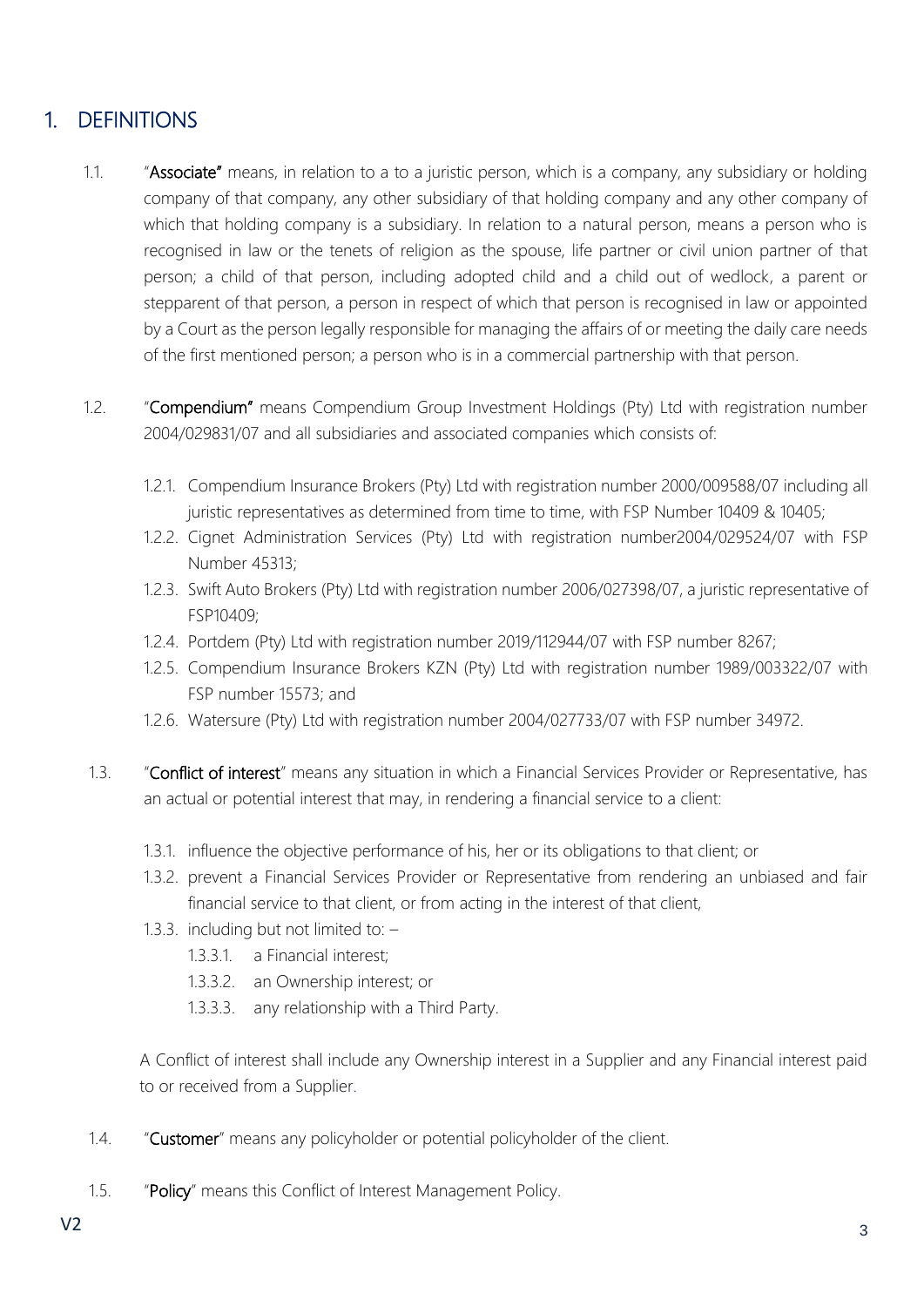- 1.6. "Employee" means an internal member of staff, including a contractor or consultant of the Company.
- 1.7. "Family" means any person to whom an Employee is related through birth or marriage.
- 1.8. "Financial Interest" means any cash, cash equivalent, voucher, gift, service, advantage, benefit, discount, domestic or foreign travel, hospitality, accommodation, sponsorship, incentive, or valuable consideration, other than training, that is not exclusively available to a selected group of financial services providers or representatives, on:
	- 1.8.1. products and legal matters relating to those products;
	- 1.8.2. general financial and industry information; or
	- 1.8.3. specialised technological systems of a Third Party necessary for the rendering of a financial service; but excluding travel and accommodation associated with that training.
- 1.9. "Fair Value" has the meaning assigned to it in the financial reporting standards adopted or issued under the Companies Act, 1973 (Act No. 61 of 1973).
- 1.10. "FAIS Act" means the Financial Advisory and Intermediary Services Act, No 37 of 2002, as amended.
- 1.11. "Financial Services Provider" means any person, other than a representative, who as a regular feature of the business of such person:
	- 1.11.1. furnishes advice; or
	- 1.11.2. furnishes advice and renders any intermediary service; or
	- 1.11.3. renders an intermediary service.
- 1.12. "FSCA" means furnishes advice or furnishes advice and renders any intermediary service or renders an intermediary service.
- 1.13. "Holding Company" means a holding company as defined in section 1(4) of the Companies Act, 1973 (Act No. 61 of 1973).
- 1.14. "Immaterial financial interest" means any financial interest with a determinable monetary value, the aggregate of which does not exceed R1000 in any calendar year from the same Third Party in that calendar year received by –
	- 1.14.1. a financial services provider, who is a sole proprietor;
	- 1.14.2. a representative for that representative's direct benefit;
	- 1.14.3. a financial services provider, who for its benefit or that of some, or all its representatives, aggregates the immaterial financial interest paid to its representatives.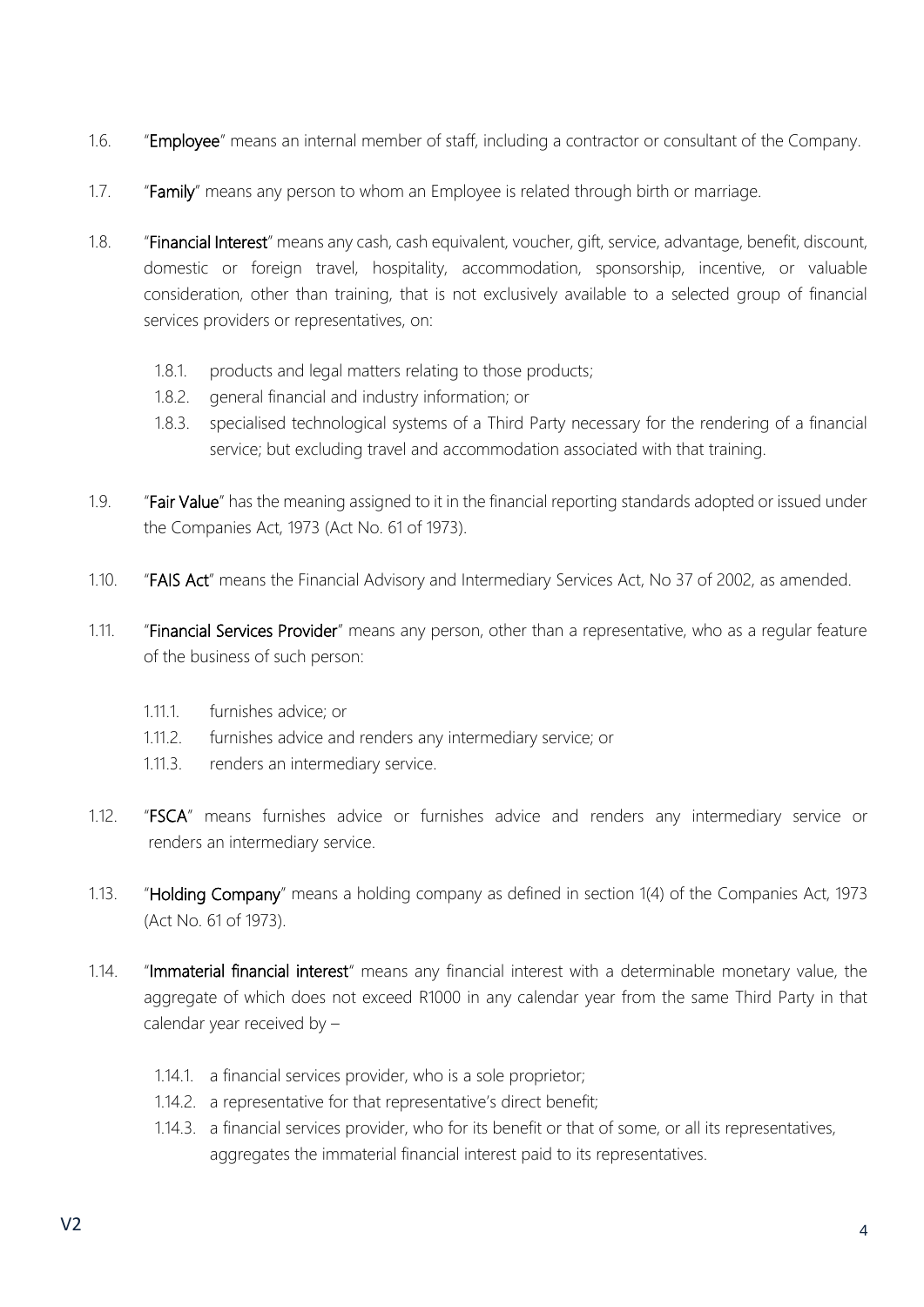#### 1.15. "Ownership interest" means

- 1.15.1. any equity or ownership interest, for which fair value was paid by the owner, other than equity and includes any dividend, profit share or similar benefit derived from that equity or ownership interest.
- 1.15.2. Any ownership interest in a Supplier held by an Employee or his or her Family.
- 1.16. "Representative" means any person who is appointed as a Representative in terms of the FAIS Act;
- 1.17. "Responsible Persons" means Directors, (including Non-Executive Directors), Managing Executives (including senior management), Heads of Control Functions and a significant owner of shares or financial interest in BIL.
- 1.18. "Subsidiary" means a subsidiary as defined in section 1(3) of the Companies Act, 1973 (Act No. 61 of 1973).
- 1.19. "Supplier" means any person, whether a natural or a legal person, who is contracted to BIL to supply goods or services to BIL.
- 1.20. "Third-Party" means
	- 1.20.1. a product supplier;
	- 1.20.2. another financial services provider;
	- 1.20.3. an associate of a product supplier or a Financial Services Provider;
	- 1.20.4. a Family member; or
	- 1.20.5. a Customer; or
	- 1.20.6. a Supplier; or
	- 1.20.7. a distribution channel; or
	- 1.20.8. any person who in terms of an agreement or arrangement with a person who provides a Financial interest to a financial services provider or its representatives.

### <span id="page-4-0"></span>2. PURPOSE

- 2.1. In terms of the General Code of Conduct ("CGOC"), issued in accordance with the FAIS Act, every Financial Services Provider must adopt, maintain and implement a Conflict of Interest Management Policy that complies with the provision of the FAIS Act.
- 2.2. The Purpose of this Policy is to provide mechanism within the Company, to identity, mitigate and manage conflicts of interest. It is the responsibility of all Employees of the Company to comply with the provisions of this Policy.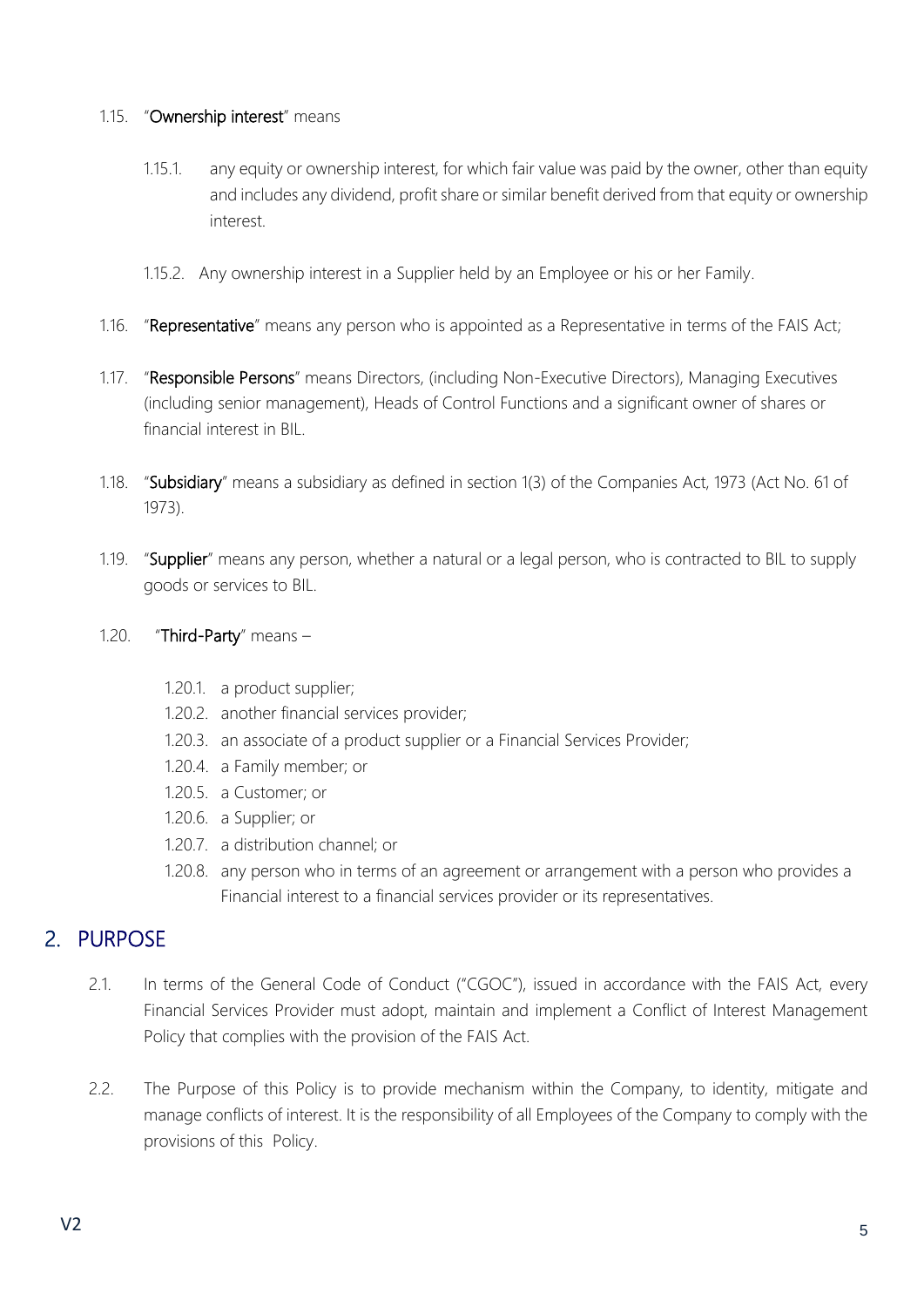2.3. The Company is committed to ensuring that all business is conducted in accordance with good business practise, in an ethical and equitable manner and in a manner that safeguards the interests of all stakeholders to minimise and manage actual and potential conflicts of interest.

## <span id="page-5-0"></span>3. CONFLICT OF INTEREST DECLARATION

- 3.1. The Company, and the Company's representatives will only receive financial interest, in accordance with section 3A(a)(a) of the GCOC from a third party in the form of:
	- 3.1.1. Commission authorised under the Long Term Insurance Act, 52 of 1998 ("LTIA");
	- 3.1.2. Commission authorsed under the Short Term Insurance Act, 53 of 1998 ("STIA");
	- 3.1.3. Commission authorised under the Medical Schemes Act, 131 of 1998;
	- 3.1.4. Binder and/or Outsourced fees as authorized under the STIA and LTIA;
	- 3.1.5. Broker Fees or remuneration for the rendering of a service, which fees are commensurate to the service being rendered;
	- 3.1.6. Subject to any other law, an immaterial financial interest; and
	- 3.1.7. A financial interest, not referred to in clause 3.1.1 to 3.1.6 above, for which consideration, fair value or remuneration that is reasonable and commensurate to the value of the of the financial interest that is paid, at the time of receipt.
- 3.2. The Company will, in accordance with section 3A(1)(b) of the GCOC not offer any financial interest to its representatives or its key individuals for:
	- 3.2.1. Giving preference to the quality of business secured for the Company;
	- 3.2.2. Giving preference to a specific product supplier, where a representative may recommend more than one product supplier to a client; or
	- 3.2.3. Giving preference to a specific product of a product supplier, where a representative may recommend more than one product of the product supplier to a client.
- 3.3. The manner in which the Company is remunerated is disclosed to each individual client on the client's disclosure notice, contained in the clients policy schedule.

## <span id="page-5-1"></span>4. IDENTIFICATION & MANAGEMENT OF CONFLICTS OF INTEREST

- 4.1. In order to comply with the conflict of interest requirements, the Company has established the following internal procedures:
	- 4.1.1. Prior to concluding any new business arrangement, consideration shall be given as to whether the proposed arrangement will present any potential conflict of interest. The Chief Operations Officer and Legal & Risk Director will review and sign off all agreements on an ongoing basis to ensure that these contracts and relationships does not influence the Company's: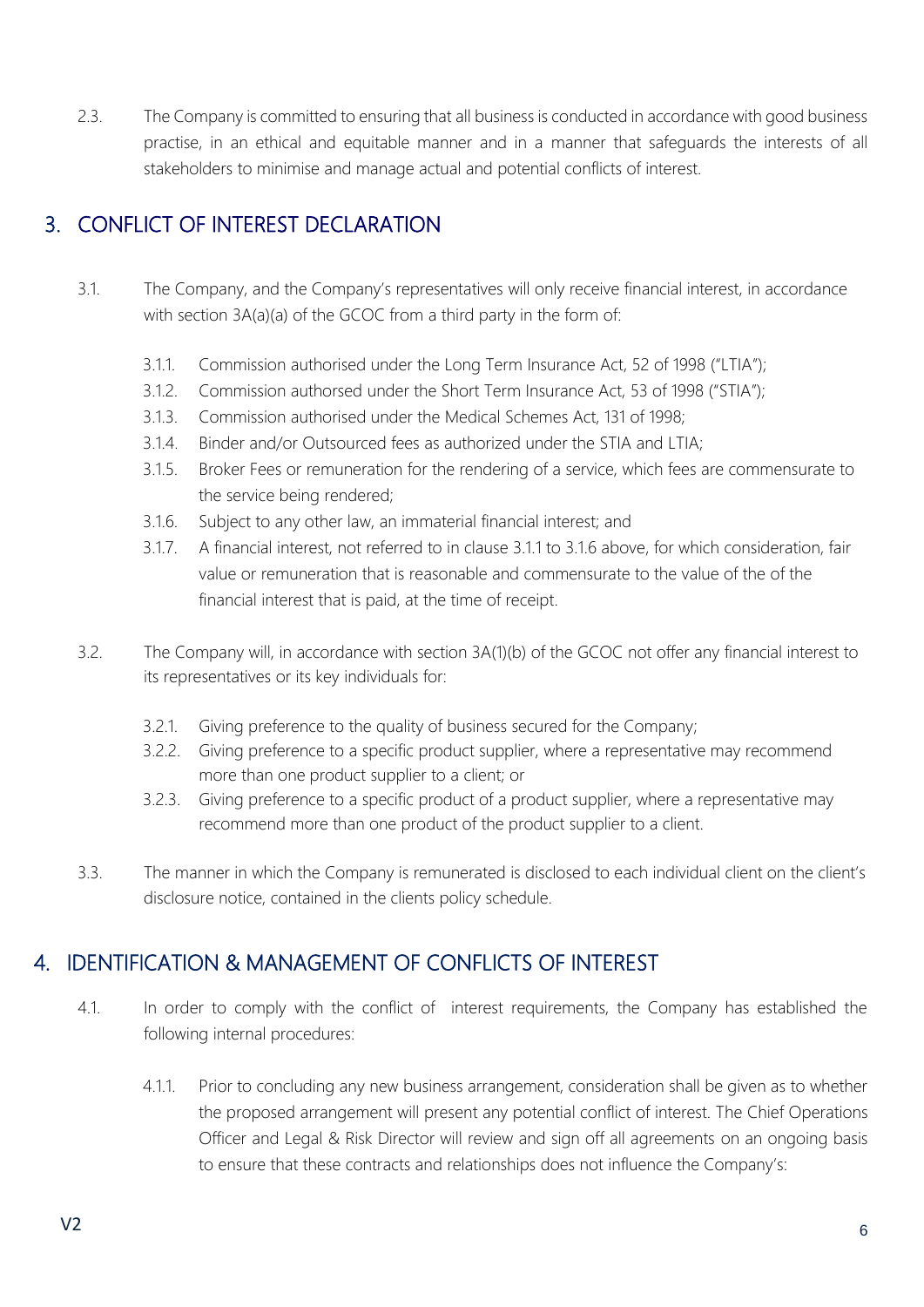- 4.1.1.1. Objective performance towards the Company's customers;
- 4.1.1.2. Ability to render fair and unbiased financial services towards its customers; and
- 4.1.1.3. Ability to act in the best interests of the customer.
- 4.1.2. Training on this Conflict of Interest policy is conducted on an annual basis.
- 4.1.3. Non-compliance with this Policy may result in disciplinary action and debarment or dismissal, in applicable circumstances.
- 4.1.4. Once a conflict of interest is identified, it should be appropriately and adequately managed.
- 4.1.5. In the event that any material Conflict of Interest is identified, the Company will immediately notify the affected clients thereof in writing and advise them of the nature and extent of the conflict of interest as well as any steps that may be taken, to mitigate the conflict and, where applicable, afford the client the opportunity to review their discission to use or continue to use the services of the Company. The Company may decline to act for a client in cases where the Company believes that the conflict of interest cannot be managed in any other manner.
- 4.1.6. Any key individual, representative, employee or consultant is required to report any potential or actual conflict of interest as soon as reasonably possible after becoming aware of such potential or actual conflict of interest. The report must be made in writing and submitted to:

#### Chief Operations Officer:

Chantelle Kim Jones

#### Legal & Risk Director

Marizan van der Walt

- 4.1.7. The Company maintains a register of potential confits of interest which is reviewed and updated on an quarterly basis which register includes:
	- 4.1.7.1. Nature and extent of Ownership Interests;
	- 4.1.7.2. Financial Interest Received ;
	- 4.1.7.3. Nature and extent of business relationship; and
	- 4.1.7.4. Associations.

## <span id="page-6-0"></span>5. GIFT POLICY

5.1. The provision or acceptance of gifts and corporate hospitality by a representative, employee or consultant is acceptable, provided that such gift or hospitality received does not exceed the maximum of R1000 per year, from any one insurer;.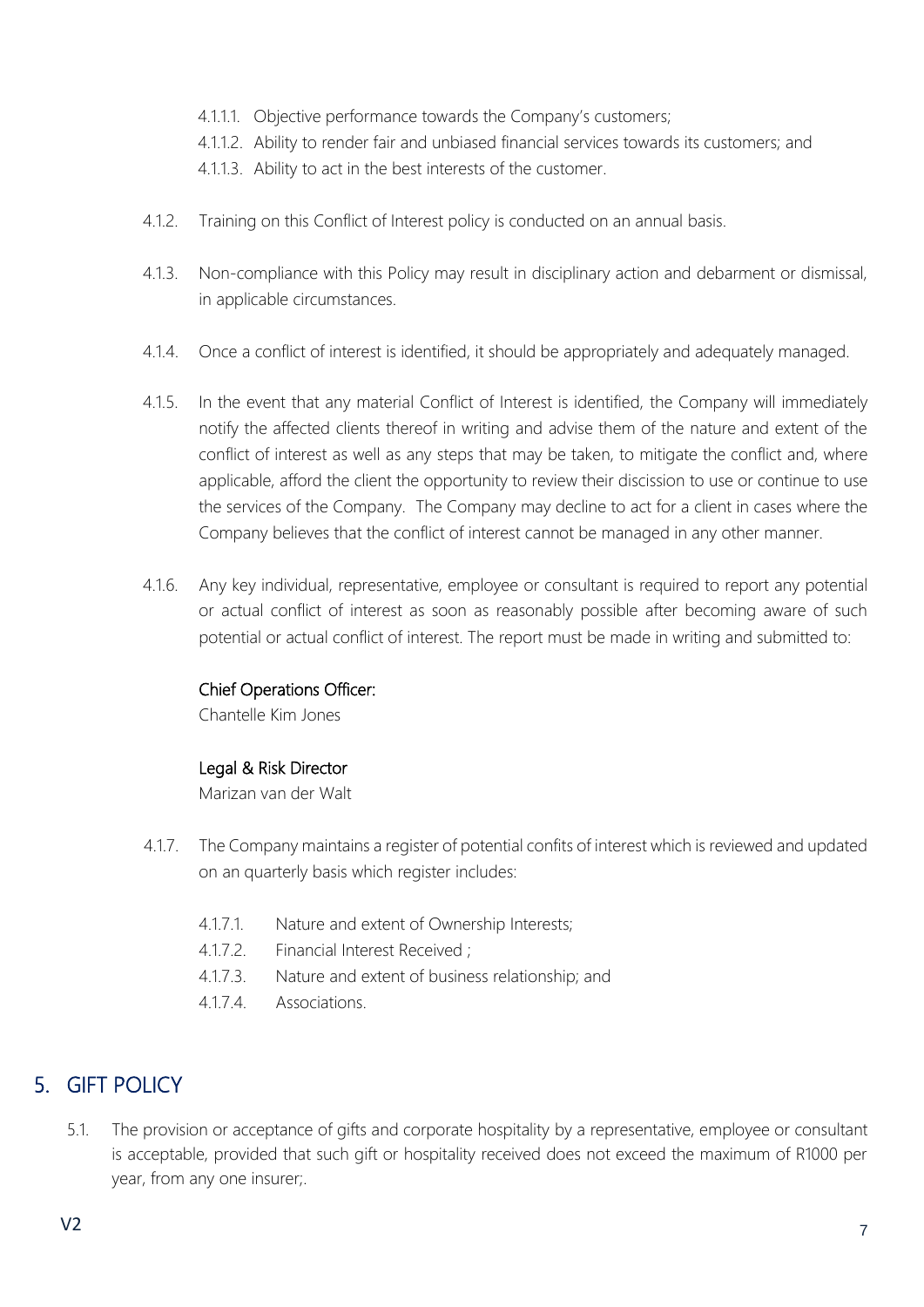5.2. All gifts received by representatives, employees or consultants must be recorded in the Company's gift register and notification sent through to the Company's Human Resource Department immediately to ensure that the Company's Gift register is accurately and appropriately maintained.

### <span id="page-7-0"></span>6. ACCOUNTABILITY & RESPONSIBILITY

6.1. The Chief Executive Officer is responsible for implementation and compliance with this policy by the Company. The Chief Executive Officer is assisted in the implementation and monitoring of compliance by the board of Directors, Management and the Company's External Compliance Officer.

### <span id="page-7-1"></span>7. ACKNOWLEDGEMENT OF UNDERSTANDING

7.1. All employees, consultants and representatives will be required to sign an acknowledgement of understanding and confirmation of adherence to the standards contained herein.

### <span id="page-7-2"></span>8. POLICY REVIEW

8.1. This Conflict of Interest Management Policy will be reviewed annually and updated if required.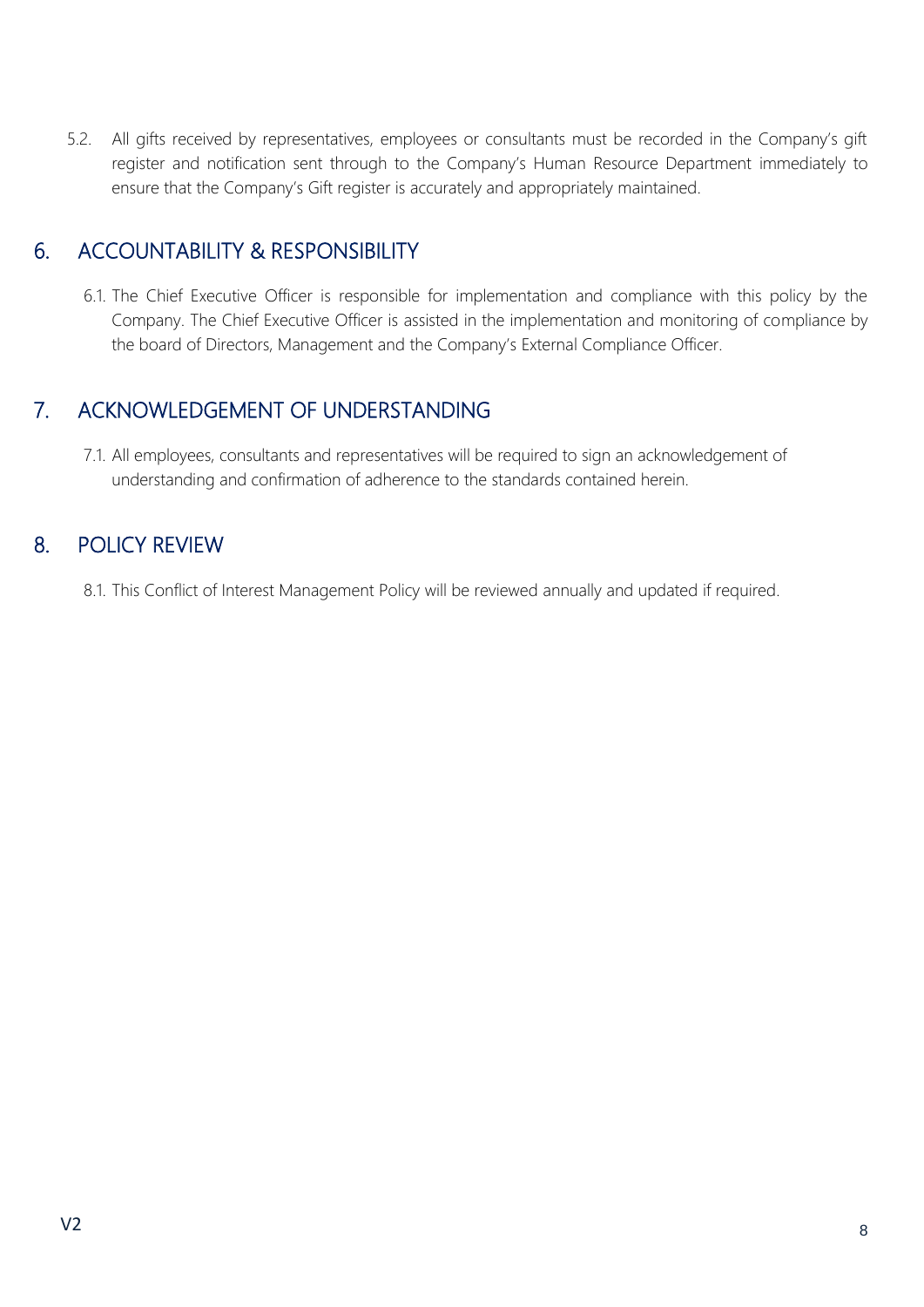| Version          | $\overline{c}$           |
|------------------|--------------------------|
| Date of Approval | June 2022                |
| Approved by      | Chantelle Kim Jones      |
| Designation      | Chief Operations Officer |
| Signature        | Jones                    |
| Next review Date | June 2023                |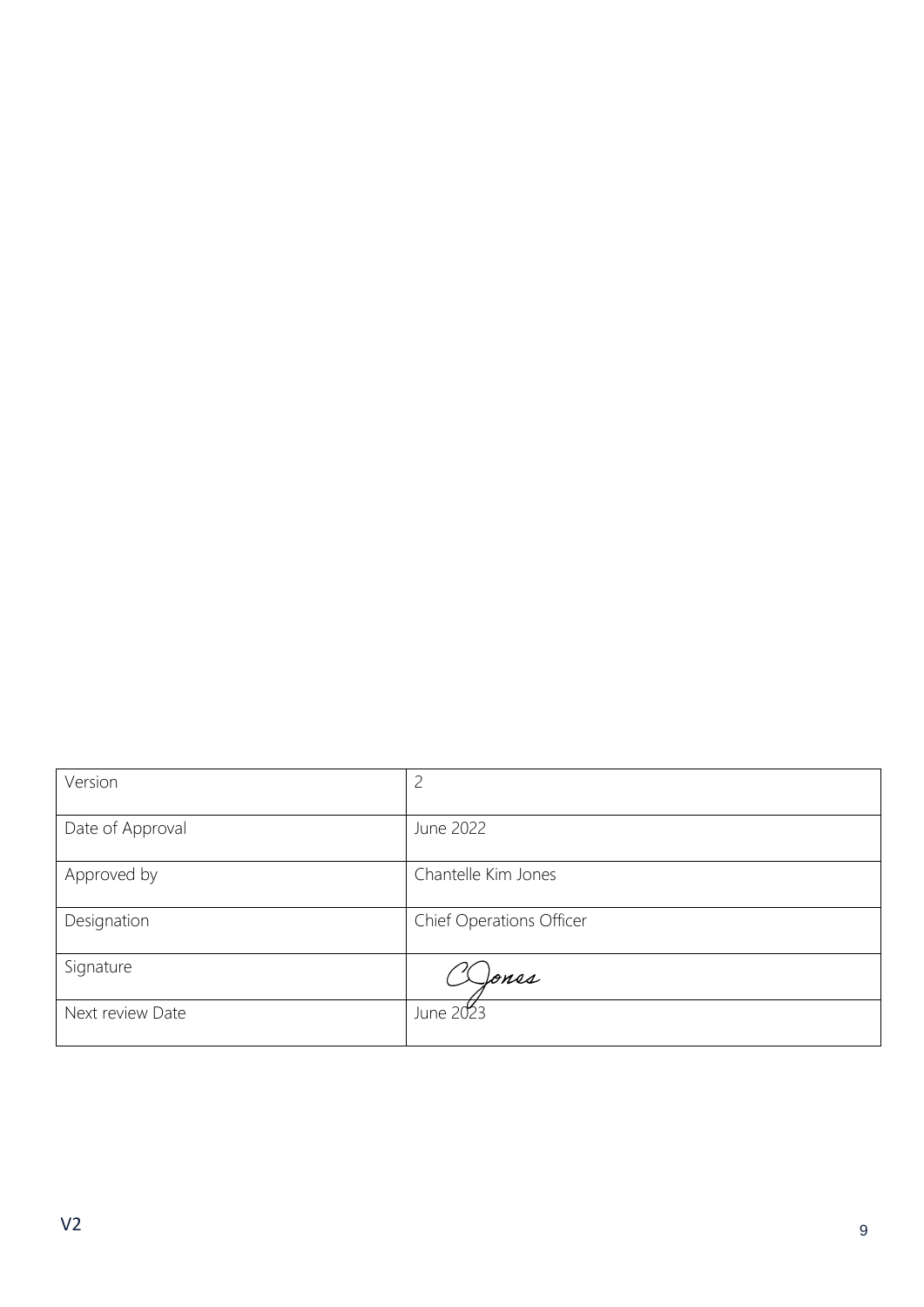# <span id="page-9-0"></span>ANNEXURE 1 – REGISTER OF FINANCIAL INTERESTS RECEIVED

Any cash, cash equivalent, voucher, gift, service, advantage, benefit, dscount, domestic or foreign tracel, hospitality, accommodation, sponsorship, valuable consideration, other incentive or valuable consideration (exceeding R100 per annum), other than –

- a) an ownership interest
- b) training, that is not exclusively available to a selected group of providers or representatives on:
	- 1. products and legal matters relating to those products;
	- 2. general financial and industry information;
	- 3. specialised technological systems of a third party necessary for the rendering of a financial service, excluding travel and accommodation associated with training.

| Description | Date Received | Representative | Received From | Reason | Value |
|-------------|---------------|----------------|---------------|--------|-------|
|             |               |                |               |        |       |
|             |               |                |               |        |       |
|             |               |                |               |        |       |
|             |               |                |               |        |       |
|             |               |                |               |        |       |
|             |               |                |               |        |       |
|             |               |                |               |        |       |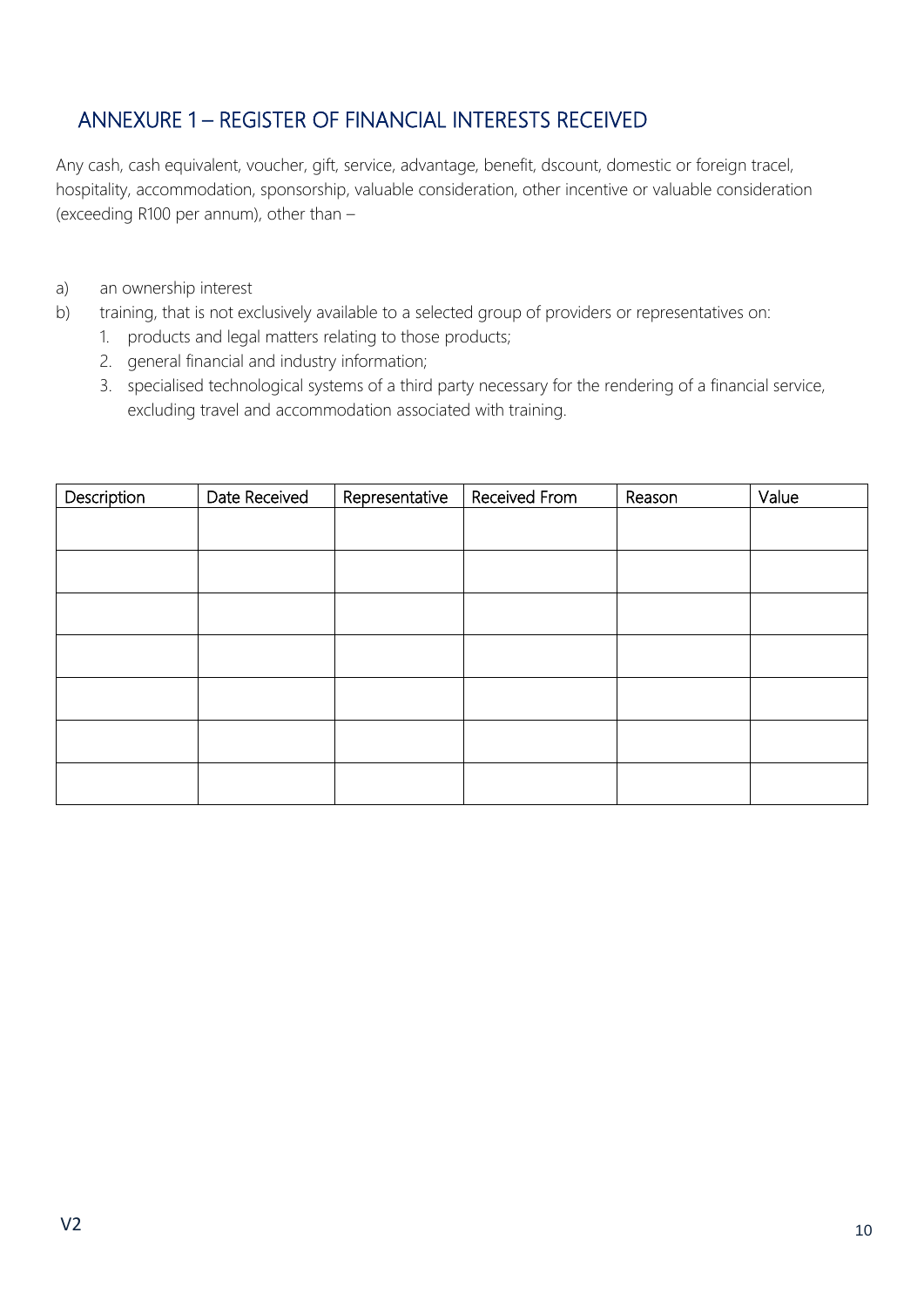# <span id="page-10-0"></span>ANNEXURE 2 – REGISTER OF BUSINESS RELATIONSHIP

| Company Name |                                               | Name of Relation                                                                                                                                                                                                                                                                                    | <b>Benefits</b> |  |  |
|--------------|-----------------------------------------------|-----------------------------------------------------------------------------------------------------------------------------------------------------------------------------------------------------------------------------------------------------------------------------------------------------|-----------------|--|--|
| 1.           | Compendium Insurance Brokers (Pty) Ltd        | Shares common shareholder with:<br>Cignet administration Services (Pty) Ltd<br>Swift Auto Brokers (Pty) Ltd<br>Watersure (Pty) Ltd<br>Portdem (Pty) Ltd<br>Compendium Insurance Brokers KZN (Pty) Ltd                                                                                               | None            |  |  |
| 2.           | Cignet administration Services (Pty) Ltd      | Shares common shareholder with:<br>Compendium Insurance Brokers (Pty) Ltd<br>$\overline{\phantom{a}}$<br>Swift Auto Brokers (Pty) Ltd<br>Watersure (Pty) Ltd<br>Portdem (Pty) Ltd<br>Compendium Insurance Brokers KZN (Pty) Ltd                                                                     | None            |  |  |
| 3.           | Swift Auto Brokers (Pty) Ltd                  | Shares common shareholder with:<br>Compendium Insurance Brokers (Pty) Ltd<br>Cignet Administration Services (Pty) Ltd<br>Watersure (Pty) Ltd<br>Portdem (Pty) Ltd<br>Compendium Insurance Brokers KZN (Pty)<br>Ltd                                                                                  | None            |  |  |
| 4.           | Watersure (Pty) Ltd                           | Shares common shareholder with:<br>Compendium Insurance Brokers (Pty) Ltd<br>Cignet Administration Services (Pty) Ltd<br>Swift Auto Brokers (Pty) Ltd<br>Portdem (Pty) Ltd<br>Compendium Insurance Brokers KZN (Pty) Ltd                                                                            | None            |  |  |
| 5.           | Portdem (Pty) Ltd                             | Shares common shareholder with:<br>Compendium Insurance Brokers (Pty) Ltd<br>Cignet Administration Services (Pty) Ltd<br>Swift Auto Brokers (Pty) Ltd<br>Watersure (Pty) Ltd<br>Compendium Insurance Brokers KZN (Pty) Ltd                                                                          | None            |  |  |
| 6.           | Compendium Insurance Brokers KZN (Pty)<br>Ltd | Shares common shareholder with:<br>Compendium Insurance Brokers (Pty) Ltd<br>Cignet Administration Services (Pty) Ltd<br>Swift Auto Brokers (Pty) Ltd<br>Watersure (Pty) Ltd<br>Portdem (Pty) Ltd<br>Compendium Group Investment Holdings (Pty) Ltd has ownership in all the entities listed above. | None            |  |  |
|              |                                               |                                                                                                                                                                                                                                                                                                     |                 |  |  |

Compendium Group Investment Holdings (Pty) Ltd is wholly owned by Bidvest Insurance Group (Pty) Ltd and forms part of the Bidvest Group of Companies.

Safcor Freight (Pty) Ltd, a juristic representative of Compendium Insurance Brokers (Pty) Ltd, forms part of the Bidvest Group of Companies